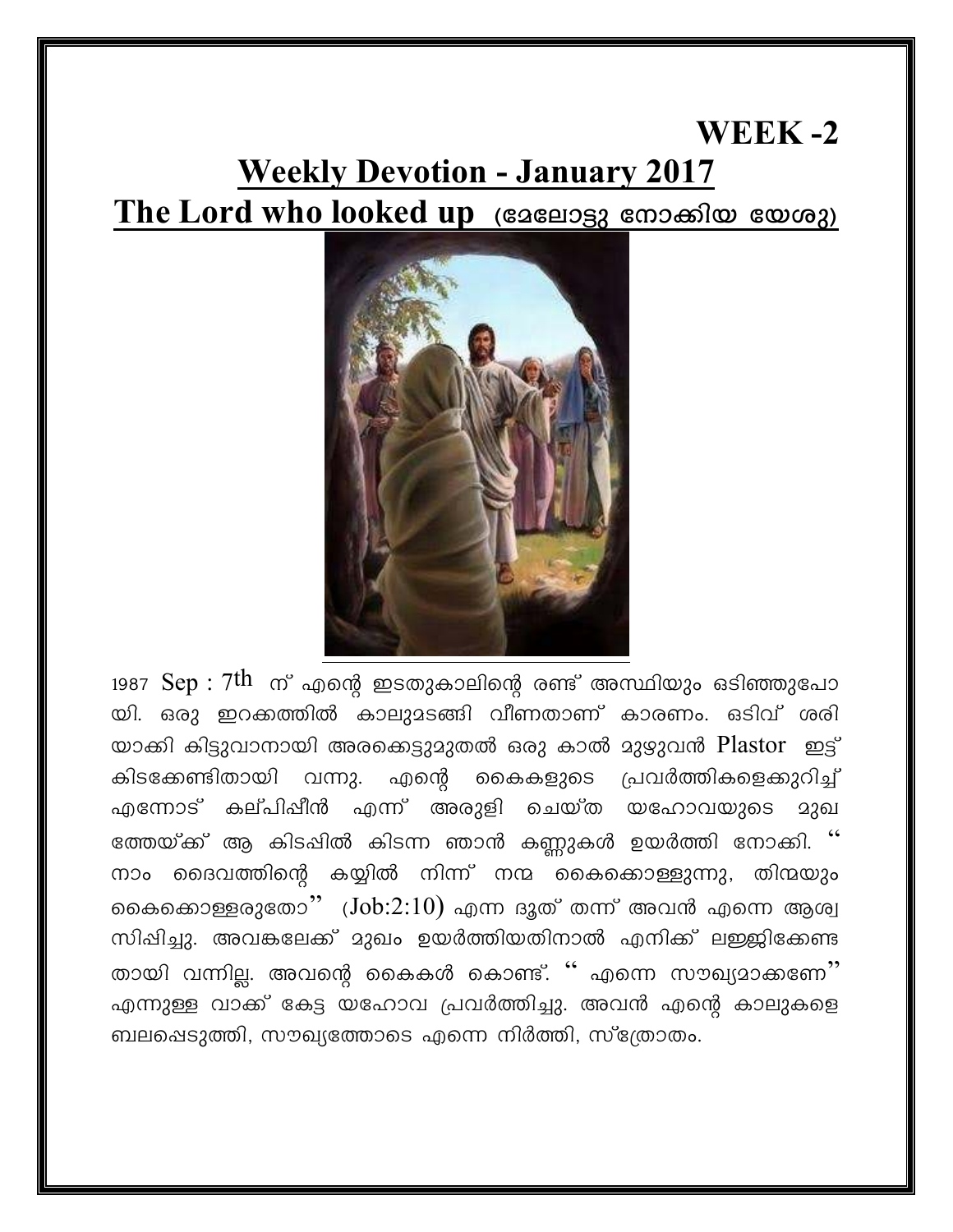ദൈവീക മഹത്വം കാണേണ്ടവർ മുകളിലേക്ക് നോക്കിയാലെ പറ്റുക യുള്ളു എല്ലാവർക്കും ആ കാഴ്ച കാണുവാൻ കഴിയുകയില്ല. വിശ്വസിക്കു ന്നവർക്ക് ദൈവീകമഹത്വം കാണുവാൻ കഴിയുമെന്ന് സഹോദരന്റെ മര ണത്തിൽ ദുഃഖിക്കുന്ന മാർത്തയേടും മറിയയോടും അവരുടെ ഗ്രാമമായ ബേഥാന്യയിലെത്തിയ യേശു വ്യക്തമാക്കി. യഹോവയുടെ ദൃഷ്ടി തന്റെ പ്രത്യാശിക്കുന്നവരുടെ ദയയ്ക്കായി ദേൽ ഇരിക്കുന്നു അവരുടെ പ്രാണനെ അവൻ മരണത്തിൽ നിന്ന് രക്ഷിക്കുന്നവനുമാണ്.

നഷ്ടത്തെനോക്കി വിലപിക്കുന്നവർക്ക് ദൈവ മഹത്വം ലഭ്യമാകുന്നി ല്ല. നമ്മുടെ മനസ്സിൽ ദൈവ മഹത്വത്തിന്റെ മുകുളങ്ങൾ മുളയ്ക്കണമെ ങ്കിൽ വിശ്വാസത്തിന്റെ നീരൊഴുക്ക് നമ്മുടെ മനസ്സിൽ ഉണ്ടാകേണം. യേശുവിന്റെ ശക്തി മനസ്സിലാക്കിയ സഹോദരിമാരെ യേശുവും സ്നേഹി നഷ്ടത്തിന്റെ വേട്ടയാടിയതിനാലാകാം ച്ചിരുന്നു. നിരാശ അവരെ ഇനിയും കർത്താവിന്റെ വരവ് പ്രയോജനപ്പെടുകയില്ല എന്ന് അവർക്ക് തോന്നിയത്. ഇതു തന്നെയായിരിക്കും ആ അവസ്ഥയിലാകുന്ന ഓരോ വ്യക്തിയുടെയും ചിന്ത. ലാസർ മരിച്ചു എന്ന വസ്തുത യേശു അംഗീകരി ക്കുന്നതിനോടൊഷം താൻ അവിടെ ഇല്ലാത്തതിനാൽ സന്തോഷിക്കുകയും ചെയ്യുന്നു. കാരണം തന്റെ ശിഷ്യന്മാരെയും പരിഹാസികളായി അവിടെ കൂടിയിരിക്കുന്ന അവിശ്വാസികളെയും വിശ്വാസികളാക്കുവാൻ <u>ാരിച്</u>



John 11:41-42

വച്ചവൻ ကၥဝွ၀ എഴു ന്നേറ്റേ മതിയാകൂ.

നഷ്ടത്തിൽ നിന്ന് <u>ാുള</u>പ്പിക്കുന്ന നേട്ടങ്ങളെ അത്ഭുത നീരൊഴു ആ ക്കിനായി യേശു മുകളി ലേക്ക് നോക്കി. പിതാവ് തന്റെ പുത്രന്റെ മാനിച്ചു. നോട്ടത്തെ പ്രാർത്ഥന കേട്ട്, നഷ്ട ഷെട്ടു എന്ന് കരുതിയത് നാറ്റം വച്ചു എന്ന് പ്രഖ്യാ പിച്ചത് ദൈവ 2ഹത്വ തെളിവായി ത്തിന്റെ